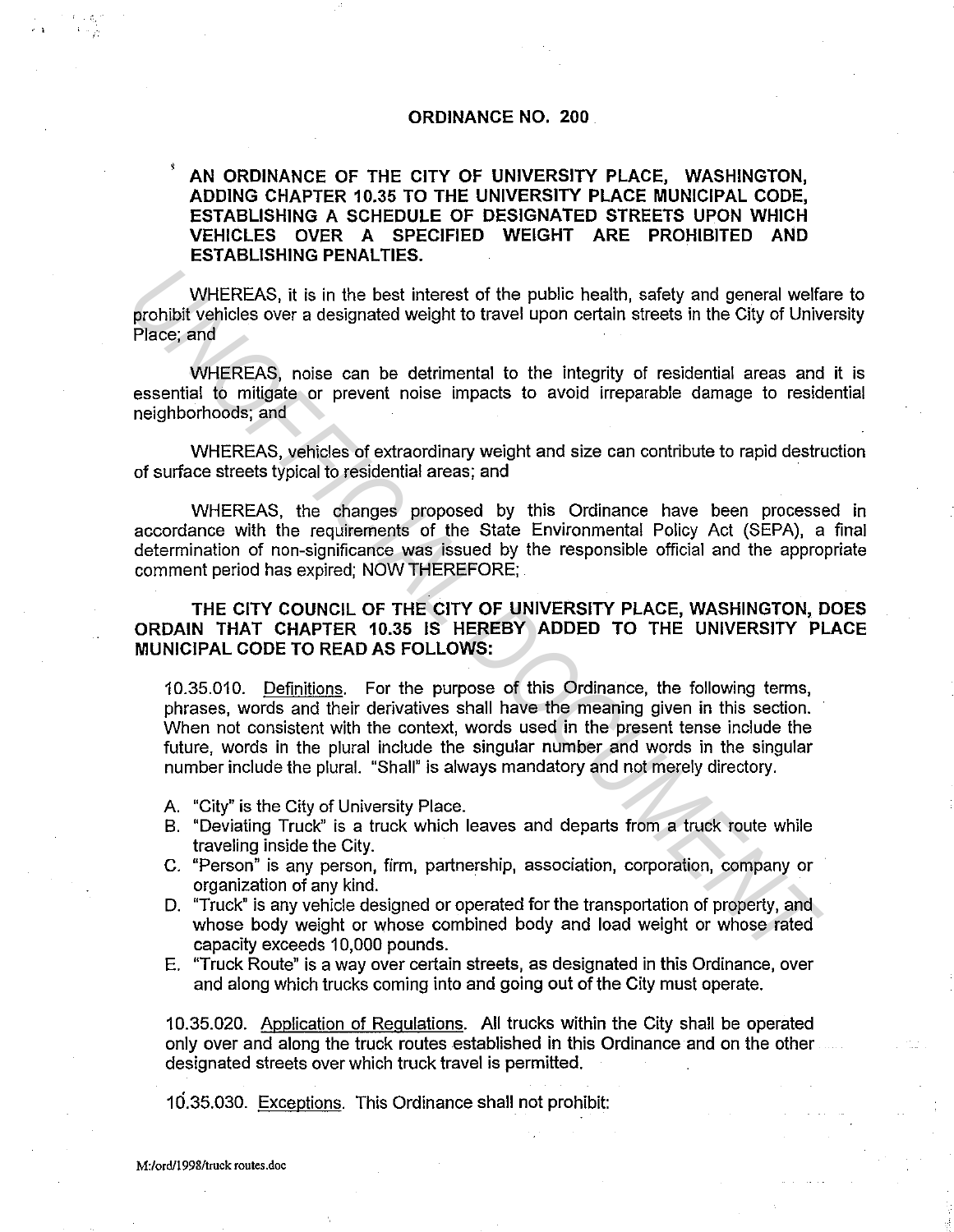- A. Operation on Street of Destination: The operation of any trucks upon any street
- , where necessary to the conduct of business at a destination point, provided streets upon which such traffic is permitted are used until reaching the intersection nearest the destination point;
- B. Emergency Vehicles: The operation of emergency vehicles upon any street in the City;
- C. Public Utilities: The operation of trucks owned or operated by the City, public utilities, any contractor or materialman while engaged in the repair, maintenance or construction of streets, street improvements or street utilities within the City;
- D. Detoured Trucks: The operation of trucks upon any officially established detour in any case where such truck could lawfully be operated on the street for which such detour was established.

#### 10.35.040. Truck Routes Established

- A. Bridgeport Way West: from 19<sup>th</sup> Street West (north City limits) to south City limits.
- B. Cirque Drive West: from east City limits to Bridgeport Way West.
- C. Chambers Creek Road West: from Chambers Creek Bridge to Chambers Lane West.
- D. Chambers Lane West: from Chambers Creek Road West to Bridgeport Way West.
- E. 64<sup>th</sup> Street West: from Grandview Drive West to Chambers Creek Road West.

#### 10.35.050. Truck Traffic in the City - Outside Origin

- A. One (1) Inside Destination Point: All trucks entering the City for a destination point in the City shall proceed only over an established truck route and shall deviate only at the intersection with the street nearest to the destination point. Upon leaving the destination point, a deviating truck shall return to the truck route by the shortest permissible route.
- B. Multiple Inside Destination Points. All trucks entering the City for multiple destination points shall proceed only over established truck routes and shall deviate only at the intersection with the street nearest to the first destination point. Upon leaving the first destination point, a deviating truck shall proceed to other destination points by the shortest direction. Upon leaving the last destination point, a deviating truck shall return to the truck route by the shortest permissible route. Fulfillies, any contraction of materialman while engaged in the repair, maintenance was construction of streets improvements or street utilities within the City.<br>
D. Detoured Trucks: The operation of trucks upon any offici

#### 10.35.060. Truck Traffic In City- Inside Origin

- A. Outside Destination Point. All trucks, on a trip originating in the City, and traveling in the City for a destination point outside the City, shall proceed by the shortest direction over streets on which such traffic is permitted to a truck route as established in this Ordinance.
- B. Inside Destination Points. All trucks on a trip originating in the City, and traveling in the City for destination points in the City shall proceed as provided in · Section 5.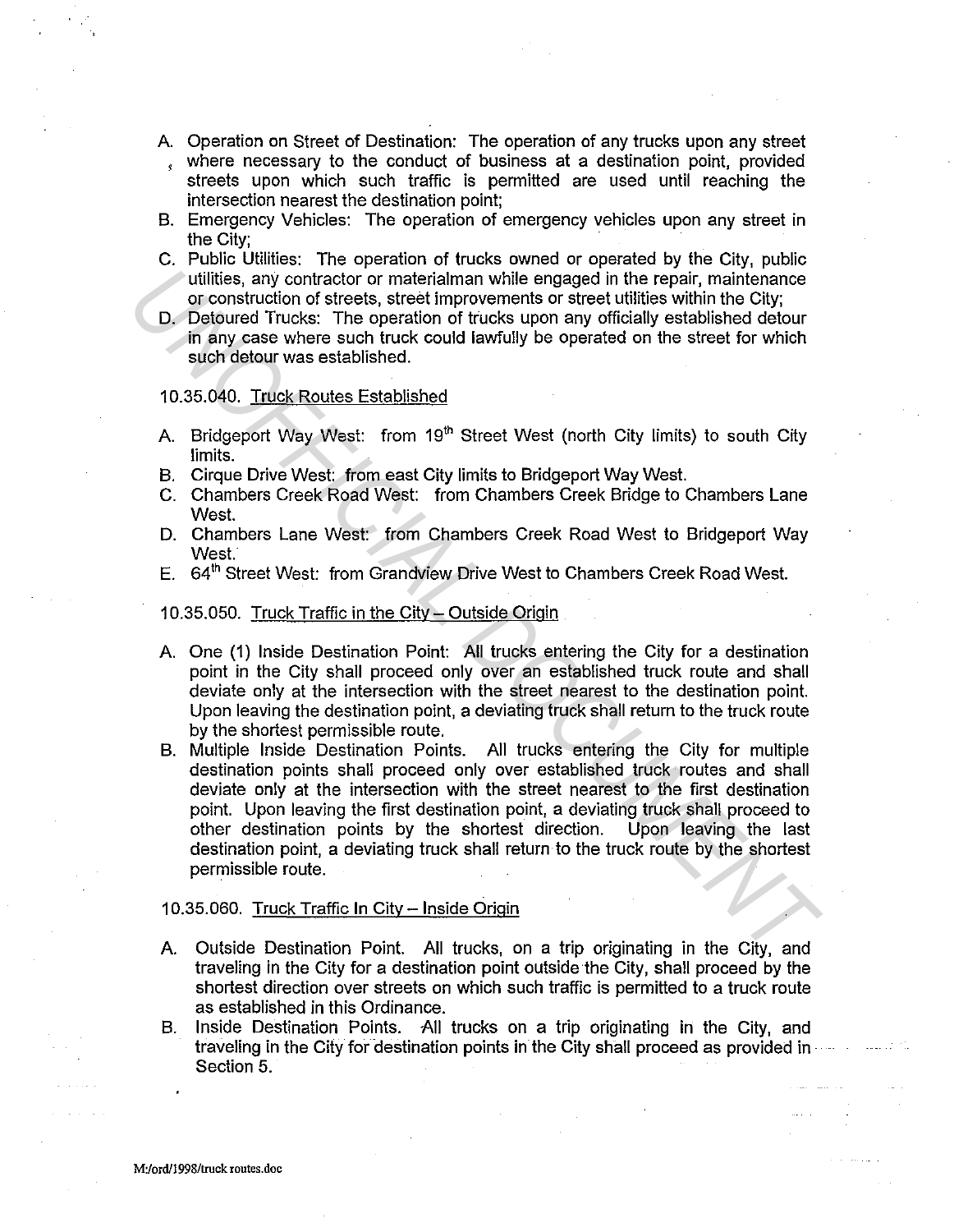10.35.070. Maps. The City Clerk shall keep and maintain accurate maps setting out truck routes and streets upon which truck traffic is permitted; the maps shall be kept op file in the office of the City Clerk and shall be available to the public.

10.35.080. Signs. The Director of Public Works or his designee shall cause all truck routes and those streets upon which truck traffic is prohibited to be clearly sign posted to give notice that this Ordinance is in effect.

10.35.090. Weigh-Ins. Any duly authorized police officer of the City of University Place, having probably cause to believe that a vehicle is violating this Ordinance, shall have the authority to require any person driving or in control of any commercial vehicle, not proceeding over a truck route or street over which truck traffic is permitted, to proceed to any private or public scale available for the purpose of weighing and determining whether this Ordinance has been complied with. 10.35.090. Weigh-Ins. Any duly authorized ploice office of the City of University<br>Place, having probably cause to believe that a vehicle is violating this ordinance,<br>shall have the authority to require any person driving o

10.35.100. Violation/Penalty. A violation of this Ordinance shall be a traffic infraction, punishable by the fines and penalties set forth in RCW 46.44.105 as amended.

10.35.110. Effective Date. A summary of this Ordinance consisting of its title shall be published in the official newspaper of the City. This ordinance shall be effective five days after its publication.

**PASSED BY THE CITY COUNCIL ON AUGUST 17, 1998.** 

Debbie Klosowski, Mayor

**ATTEST:** 

Susan Matthew, City Clerk

Date of Publication: **Effective Date:** 

**August 20, 1998 August 25, 1998**